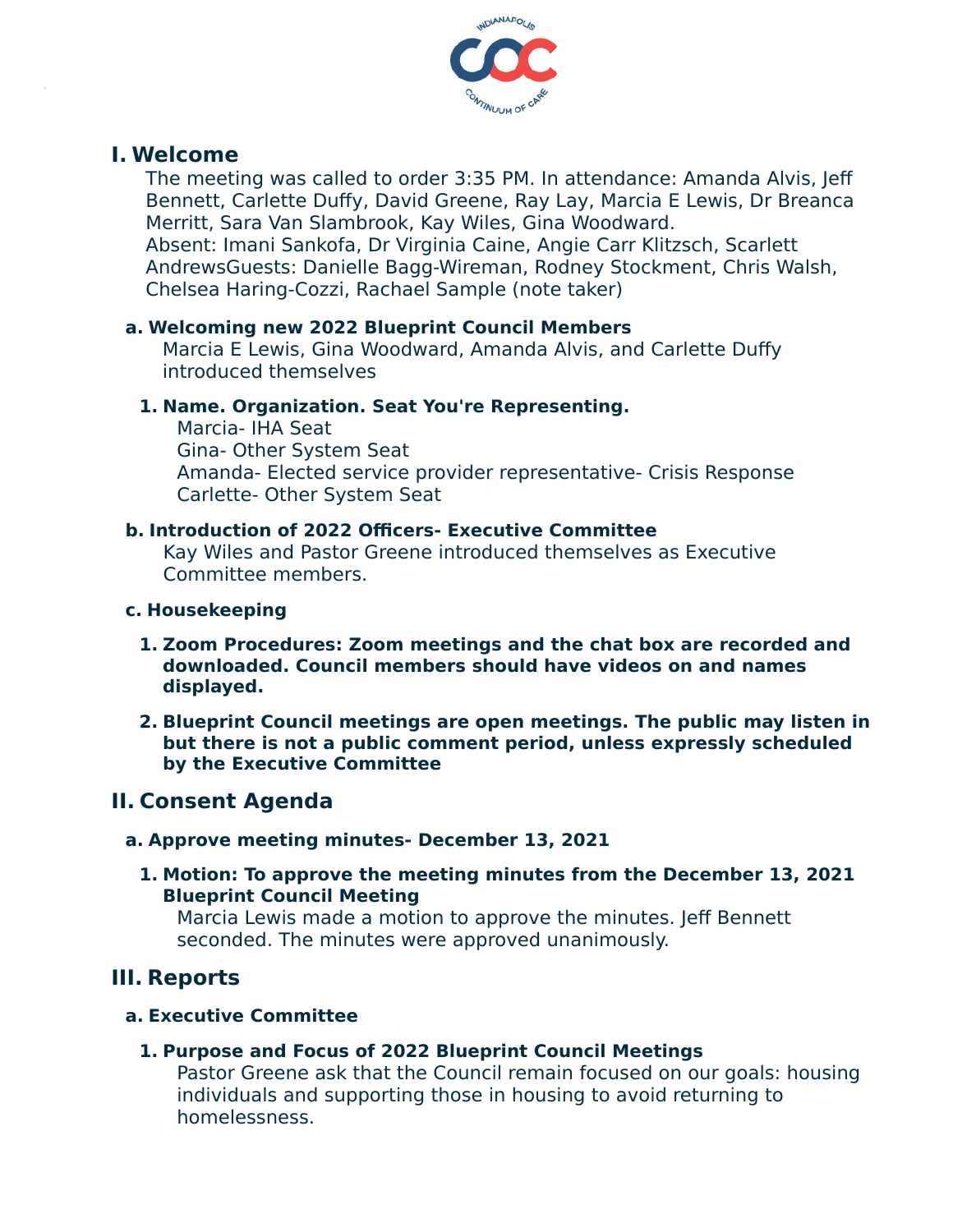#### **2. Accepting nominations for 2nd Vice Chair Position**

Ray Lay nominated himself for 2nd Vice Chair. Sara made a motion to approve his nomination. Kay seconded. Ray was elected as 2nd Vice Chair unanimously.

#### **3. Nominating Committee Formation**

Open seats for business partner, research/university partner, funders positions. Please see a discussion for joining the group. Pastor Greene volunteered to serve on the committee.

# **IV. Discussion**

#### **a. System Housing Needs**

Rodney will present information about the housing choice voucher needs the system has for future units (supportive housing pipeline) and CoC program restructure units. This will flow into discussion section with Indianapolis Housing Agency.

Rodney suggested that the Blueprint Council create an ad-hoc committee between housing agency, City, and CoC define our housing needs with the several resource streams we have available. The group will create a work plan that will be presented back to the Blueprint Council so that members can identify where they can plug into the process.

### **1. Indianapolis Housing Agency Homeless System Needs in 2022**

Rodney and Executive Committee will coordinate discussion among Council members about our "ask" for vouchers.

Discussion will include NED vouchers and their role in the system.

IHA will also provide information about their support needs from the Blueprint Council.

These discussions will be held in the ad-hoc committee with City, CoC, IHA. Pastor Greene, Rodney, Jeff, Chelsea, Marcia, Chris will be a part of this initial group to discuss how funding can be braided together. Individuals that want to participate in the work group discussions can volunteer. Ray Lay, Amanda Alvis volunteered to participate to give expertise from their backgrounds and seats.

Marcia shared her commitment to being at the table, and the need to maximize impact by working together.

# **V. New (Other) Business**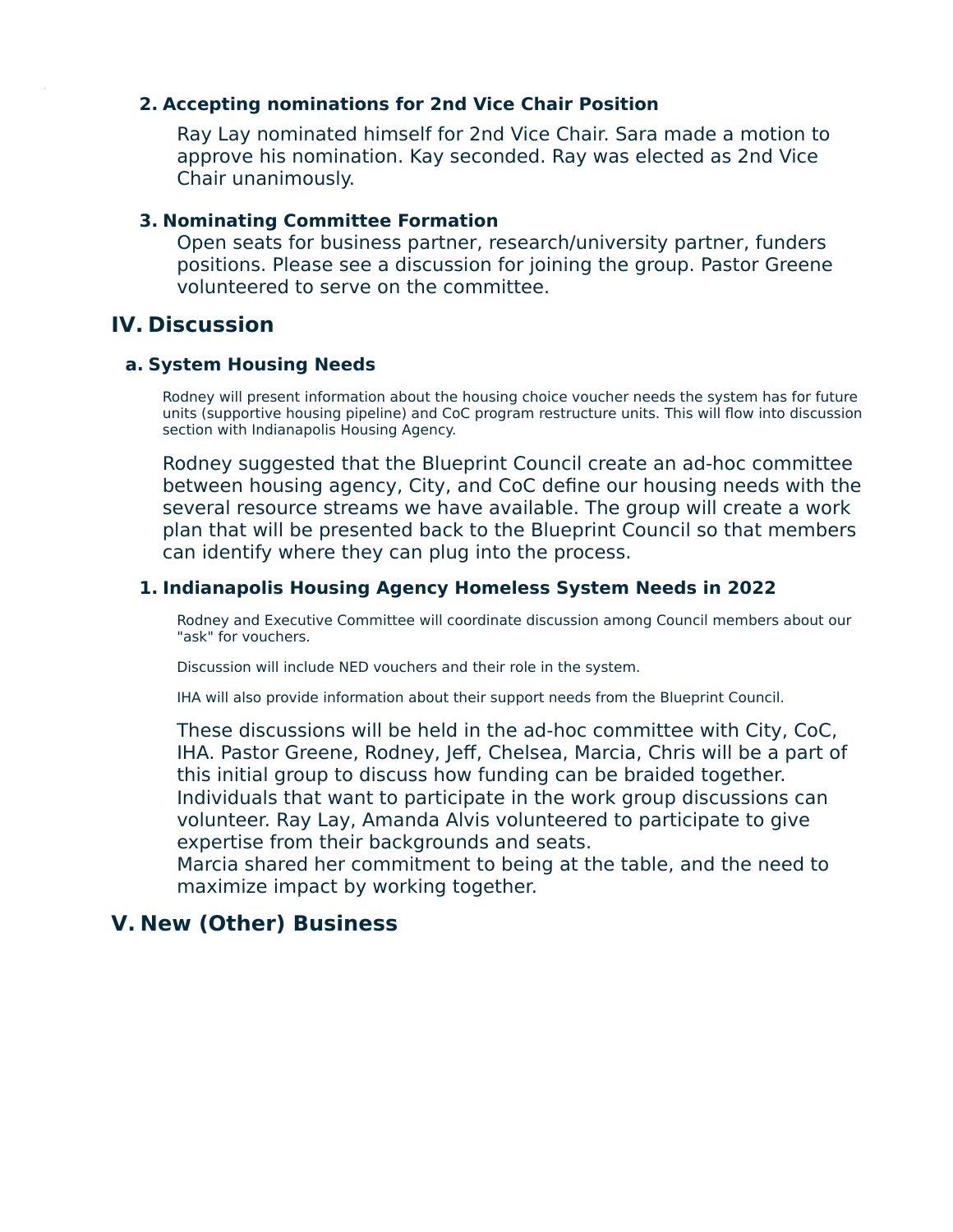#### **a. UWCI Community Plan Evaluation**

Mary Jones will be presenting information and answering questions.

Mary shared a timeline and scope of the project. The RFP for an evaluation entity to complete the project will be released in March. The project will wrap-up and report out in January 2023.

Clarification on the evaluation: this isn't the planning process for a new community plan, but an evaluation of the strategies and how we are measuring against them. We have had a changing landscape, so we want to evaluate and update the plan with the same framework, but whether the strategies are being achieved and still relevant.

An equity lens is a part of the RFP. We recognize that this is a best practice in the field now.

Reporting back will occur at regular Blueprint Council meetings.

## **VI. 2022 Performance Metrics Scorecards**

**Danielle will provide information in the Board Packet about the performance metrics scorecards she is working on. If there is time at the end of the meeting for an overview she will also provide one.**

Danielle provided a review of the [system performance metrics](https://public.tableau.com/shared/7DYHMDNZ8?:display_count=n&:origin=viz_share_link) dashboard. The analysis of our initial review of data is outlined in the packet. A few items to note: returns only capture people who exit to permanent housing and then come back. It does not cover those who never exit to permanent housing or are an "unsuccessful" referral. There is interested in understanding this issue more.Data quality can improve out accuracy which may make our outcomes look "better" here, but it doesn't improve actual outcomes for people. There are some quick fixes here.Capacity and turnover have been reported as huge barriers to issues like data quality and quality services (institutional knowledge). Identifying opportunities to understand turnover, and also why do people stay within the system or at positions long-term. The CoC is building a learning management system (LMS) to help support the institutional knowledge. We are also looking for opportunities to engage in peer learning from experts in our community.Compensation practices, organizational culture, other incentives all play a role in turnover. Opportunities to support agencies in adequately funding programs to pay staff competitive salaries, ways to obtain feedback within the CoC from community partners.